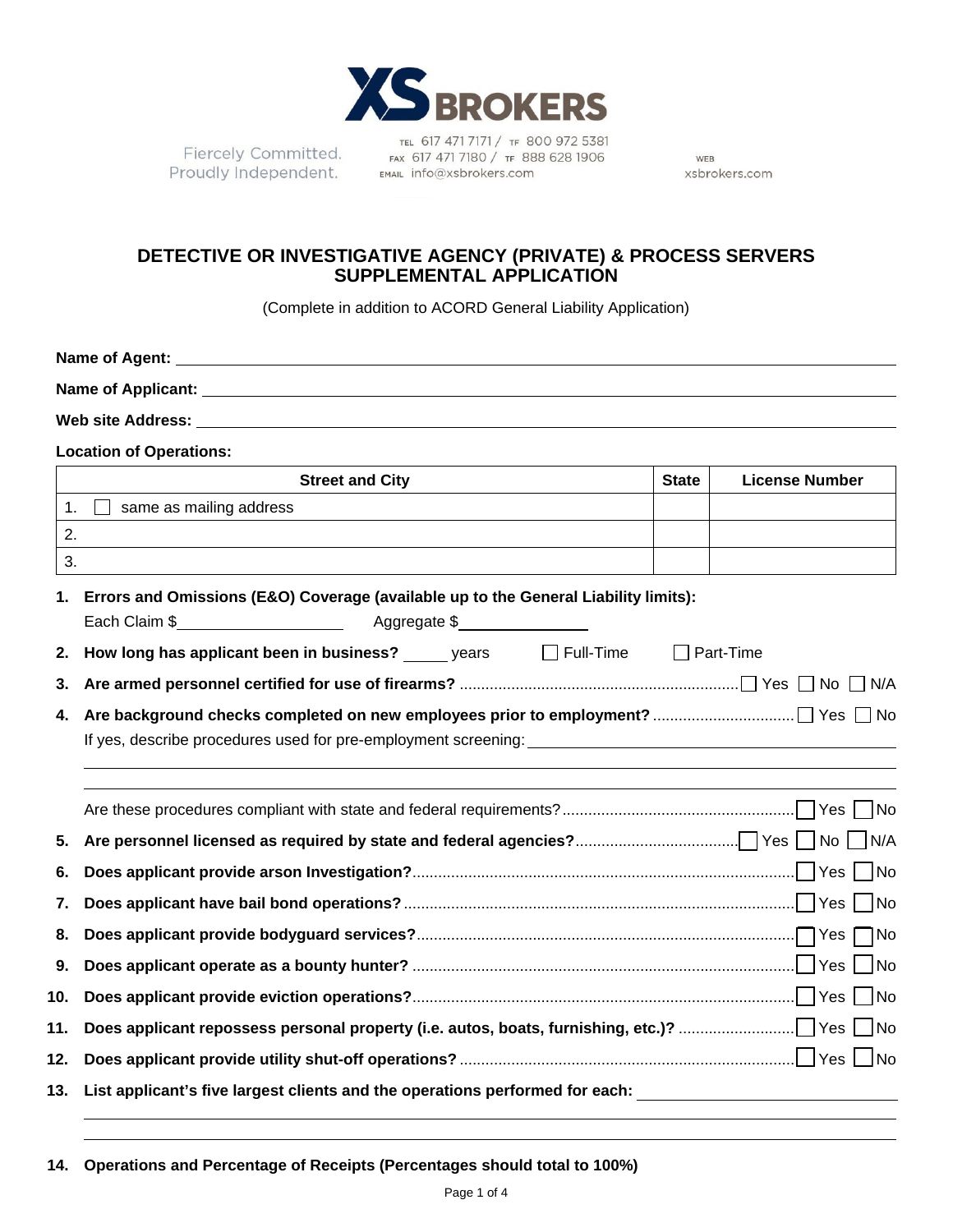| % Arson Investigation                           | % Insurance Adjusters (Draft Authority \$ |  |  |
|-------------------------------------------------|-------------------------------------------|--|--|
| % Bail Bond Operations                          | % Legal                                   |  |  |
| % Body Guard                                    | % Missing Person                          |  |  |
| % Bounty Hunting                                | % Parole/Detention Officer                |  |  |
| % Computer Fraud                                | % Polygraph Work                          |  |  |
| % Consulting or Testifying as an Expert Witness | % Process Servers                         |  |  |
| % Corporate-Employee Dishonesty                 | % Records Check                           |  |  |
| % Drug Surveillance                             | % Surveillance (describe)                 |  |  |
| % Drug Testing                                  |                                           |  |  |
| % Eviction Operations                           | % Undercover Operations (describe)        |  |  |
| % Personal Property Repossession (Autos, etc.)  |                                           |  |  |
| % Pre-employment Screening                      | % Utility Shut-off Operations             |  |  |
| % Domestic                                      | % Other Operations (describe)             |  |  |
| % Insurance Claim Investigating                 |                                           |  |  |
|                                                 |                                           |  |  |

## **15. Does applicant use dogs?** ........................................................................................................................ Yes No

If yes, explain:

How often?

| <b>Employee Data</b> | <b>Number</b> | Annual<br><b>Payroll</b> | <b>Leased or Subcontracted</b> | <b>Number</b> | Annual<br>Cost |
|----------------------|---------------|--------------------------|--------------------------------|---------------|----------------|
| Owner(s) only        |               |                          | <b>Leased Employees</b>        |               | \$.            |
| Employees: Full-Time |               |                          | <b>Independent Contractors</b> |               | S              |
| Part-Time            |               |                          |                                |               |                |

(Include cost of uninsured subcontractors as employee payroll)

| If yes, explain and advise where insured: |  |
|-------------------------------------------|--|

**17. Does risk engage in the generation of power, other than emergency back-up power, for their** 

|                   | 7es ∤ | No. |
|-------------------|-------|-----|
| If yes, describe: |       |     |

This application does not bind the applicant nor the Company to complete the insurance, but it is agreed that the information contained herein shall be the basis of the contract should a policy be issued.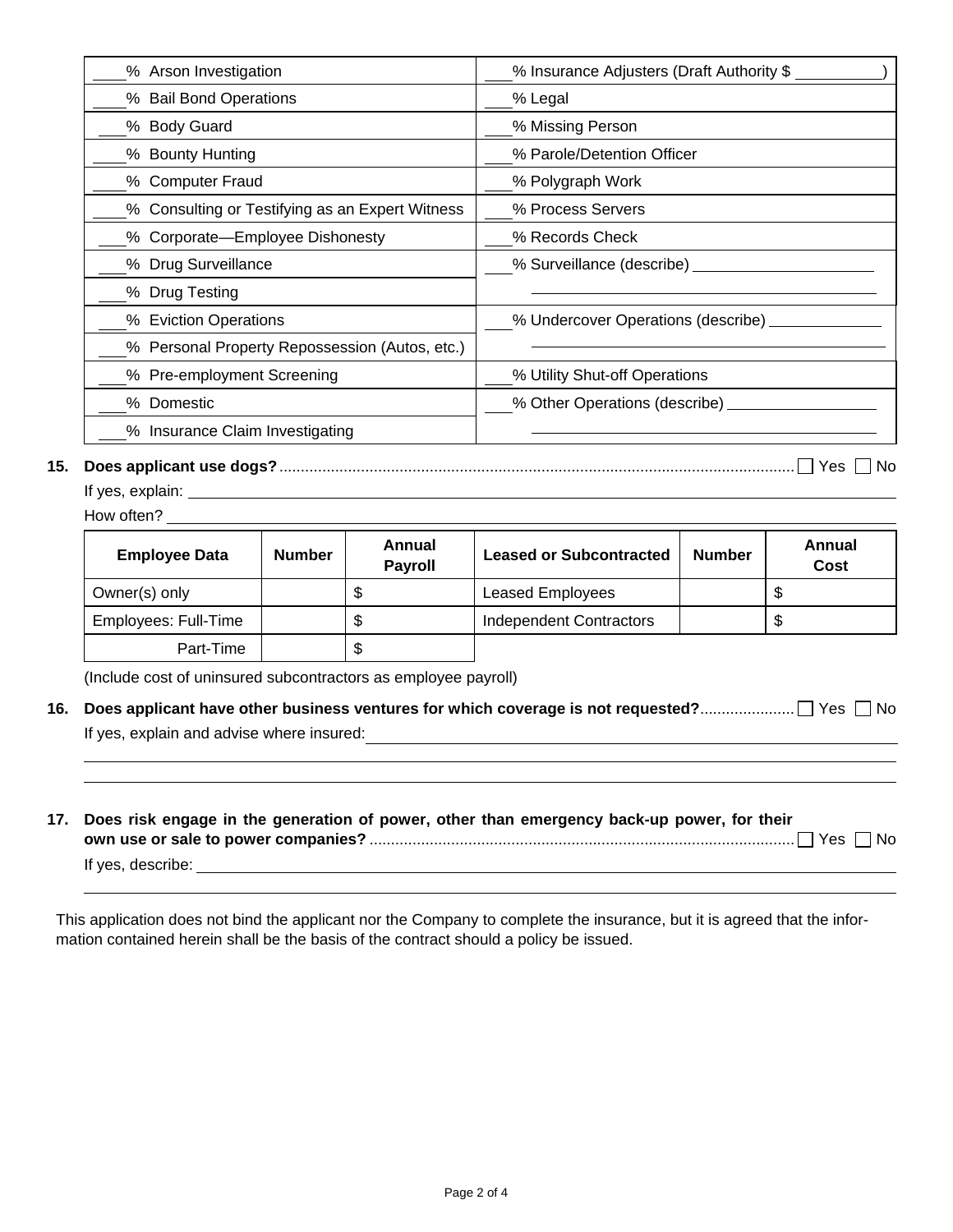#### **FRAUD WARNING:**

Any person who knowingly and with intent to defraud any insurance company or other person files an application for insurance or statement of claim containing any materially false information or conceals for the purpose of misleading, information concerning any fact material thereto commits a fraudulent insurance act, which is a crime and subjects such person to criminal and civil penalties. **(Not applicable in Nebraska, Oregon and Vermont).**

**NOTICE TO COLORADO APPLICANTS:** It is unlawful to knowingly provide false, incomplete, or misleading facts or information to an insurance company for the purpose of defrauding or attempting to defraud the company. Penalties may include imprisonment, fines, denial of insurance, and civil damages. Any insurance company or agent of an insurance company who knowingly provides false, incomplete, or misleading facts or information to a policy holder or claimant for the purpose of defrauding or attempting to defraud the policy holder or claimant with regard to a settlement or award payable from insurance proceeds shall be reported to the Colorado Division of Insurance within the Department of Regulatory Agencies.

**WARNING TO DISTRICT OF COLUMBIA APPLICANTS:** It is a crime to provide false or misleading information to an insurer for the purpose of defrauding the insurer or any other person. Penalties include imprisonment and/or fines. In addition, an insurer may deny insurance benefits if false information materially related to a claim was provided by the applicant.

**NOTICE TO FLORIDA APPLICANTS:** Any person who knowingly and with intent to injure, defraud, or deceive any insurer files a statement of claim or an application containing any false, incomplete, or misleading information is guilty of a felony in the third degree.

**NOTICE TO LOUISIANA APPLICANTS:** Any person who knowingly presents a false or fraudulent claim for payment of a loss or benefit or knowingly presents false information in an application for insurance is guilty of a crime and may be subject to fines and confinement in prison.

**NOTICE TO MAINE APPLICANTS:** It is a crime to knowingly provide false, incomplete or misleading information to an insurance company for the purpose of defrauding the company. Penalties may include imprisonment, fines or a denial of insurance benefits.

**NOTICE TO MARYLAND APPLICANTS:** Any person who knowingly and willfully presents a false or fraudulent claim for payment of a loss or benefit or who knowingly and willfully presents false information in an application for insurance is guilty of a crime and may be subject to fines and confinement in prison.

**NOTICE TO MINNESOTA APPLICANTS:** A person who files a claim with intent to defraud or helps commit a fraud against an insurer is guilty of a crime.

**NOTICE TO OHIO APPLICANTS:** Any person who knowingly and with intent to defraud any insurance company files an application for insurance or statement of claim containing any materially false information or conceals for the purpose of misleading, information concerning any fact material thereto commits a fraudulent insurance act, which is a crime and subjects such person to criminal and civil penalties.

**NOTICE TO OKLAHOMA APPLICANTS:** Any person who knowingly, and with intent to injure, defraud or deceive any insurer, makes any claim for the proceeds of an insurance policy containing any false, incomplete or misleading information is guilty of a felony.

**NOTICE TO RHODE ISLAND APPLICANTS:** Any person who knowingly presents a false or fraudulent claim for payment of a loss or benefit or knowingly presents false information in an application for insurance is guilty of a crime and may be subject to fines and confinement in prison.

### **FRAUD WARNING (APPLICABLE IN TENNESSEE, VIRGINIA AND WASHINGTON):**

It is a crime to knowingly provide false, incomplete, or misleading information to an insurance company for the purpose of defrauding the company. Penalties include imprisonment, fines, and denial of insurance benefits.